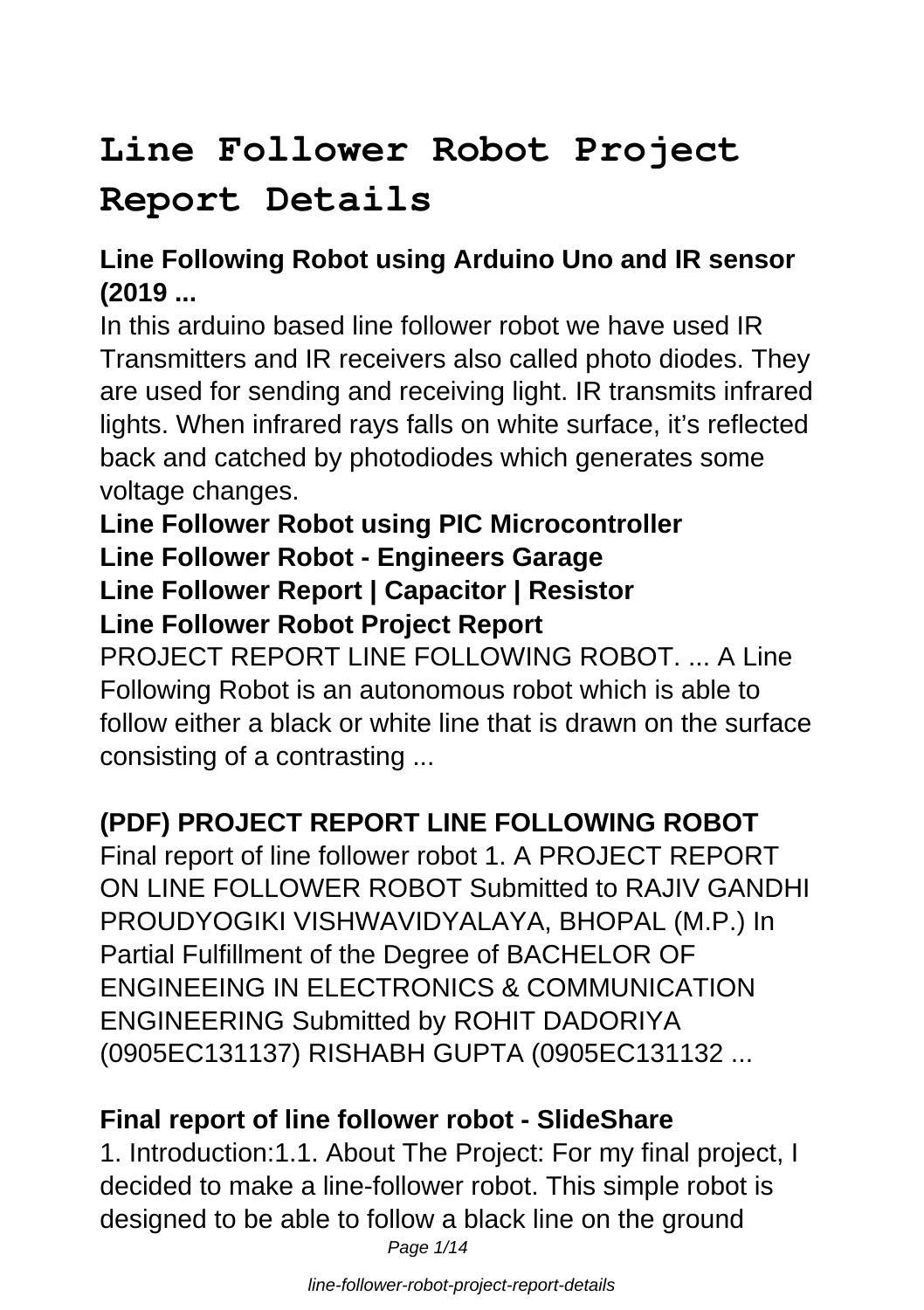without getting off the line too much. The robot has two sensors installed underneath the front part of the body, and two DC motors drive wheels moving forward.

# **Line Follower Report | Capacitor | Resistor**

In this arduino based line follower robot we have used IR Transmitters and IR receivers also called photo diodes. They are used for sending and receiving light. IR transmits infrared lights. When infrared rays falls on white surface, it's reflected back and catched by photodiodes which generates some voltage changes.

# **Line Follower Robot Arduino - Arduino Project Hub**

A Line follower robot is an electronic system that can detect and follow the line drawn on the floor.

# **Technical report of building a line follower robot ...**

Working of Line Follower Robot using Arduino. Working of line follower is very interesting. Line follower robot senses black line by using sensor and then sends the signal to arduino. Then arduino drives the motor according to sensors' output. Here in this project we are using two IR sensor modules namely left sensor and right sensor.

# **Arduino Line Follower Robot Code and Circuit Diagram**

Line follower is an autonomous robot which follows either black line in white are or white line in black area. Robot must be able to detect particular line and keep following it. Robot must be able to detect particular line and keep following it.

# **Line Follower Robot - Engineers Garage**

I sincerely appreciate your kind response regarding my article. As per your query, Line follower/walking robot is a

Page 2/14

line-follower-robot-project-report-details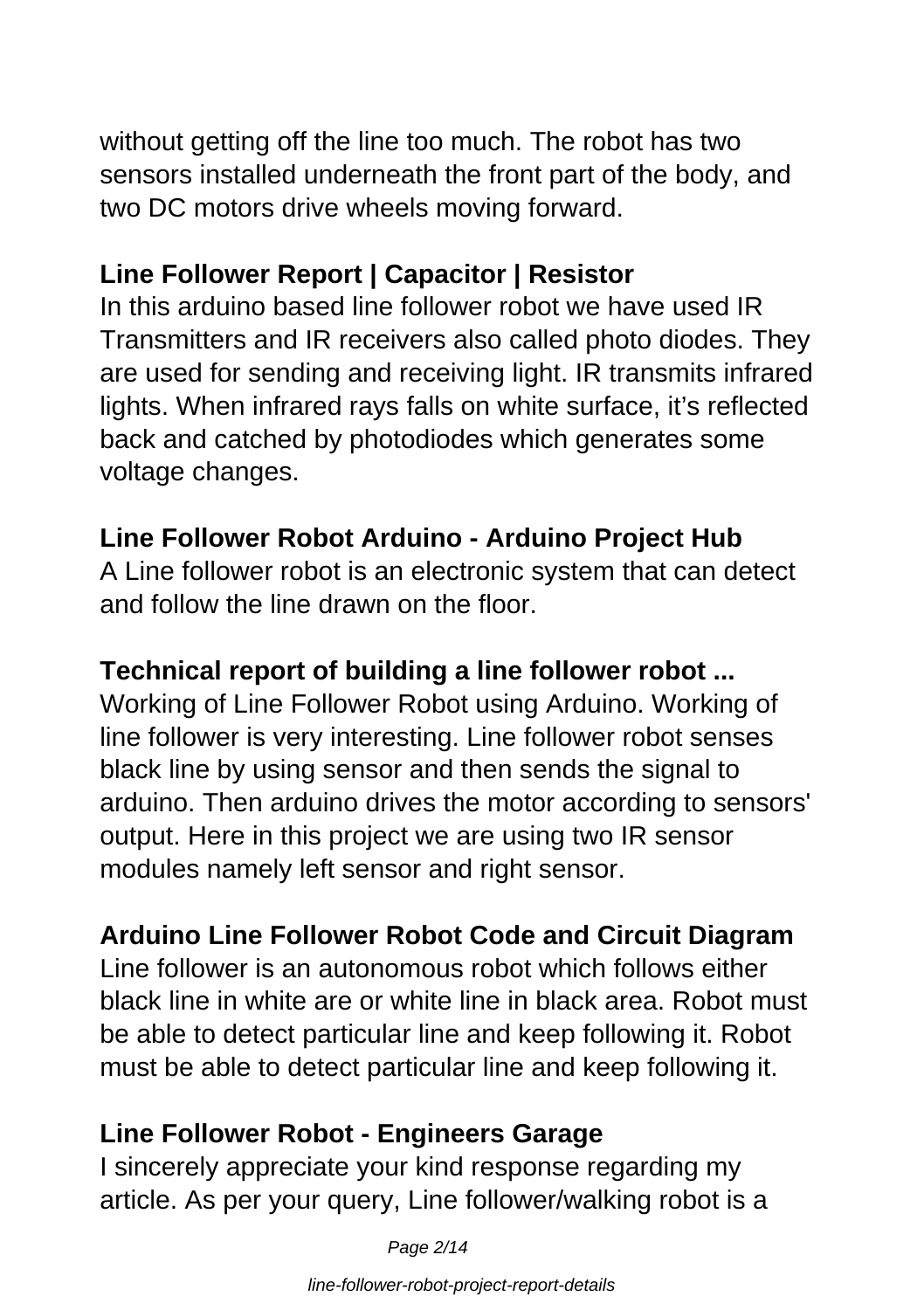useful robot that is used in warehouses, industries, and stores etc, where it follows a dedicated path. This proposed system of a line following robot fulfills the desired functionality and demonstrates the working of it.

# **Line Follower Robot with Circuit Daigram Explanation and ...**

A Line Follower Robot, as the name suggests, is an automated guided vehicle, which follow a visual line embedded on the floor or ceiling. Usually, the visual line is the path in which the line follower robot goes and it will be a black line on a white surface but the other way (white line on a black surface) is also possible.

#### **Arduino Line Follower Robot - Electronics Hub**

Final report on line follower 1. A TERM PAPER REPORT ON LINE FOLLOWER ROBOT Submitted by: Priya Hada B.Tech (ECE) 5rd Semester Amity School of Engineering & Technology AMITY UNIVERSITY RAJASTHAN OCT, 2013 1 2.

#### **Final report on line follower - SlideShare**

Line Follower Robot is able to track a line with the help of an IR sensor. This sensor has a IR Transmitter and IR receiver. The IR transmitter (IR LED) transmits the light and the Receiver (Photodiode) waits for the transmitted light to return back.

#### **Line Follower Robot using PIC Microcontroller**

The line following robot, operates as the name specifies. It is programmed to follow a dark line on a white background and detect turns or deviations and modify the motors appropriately. The optical sensor is an array of commercially

Page 3/14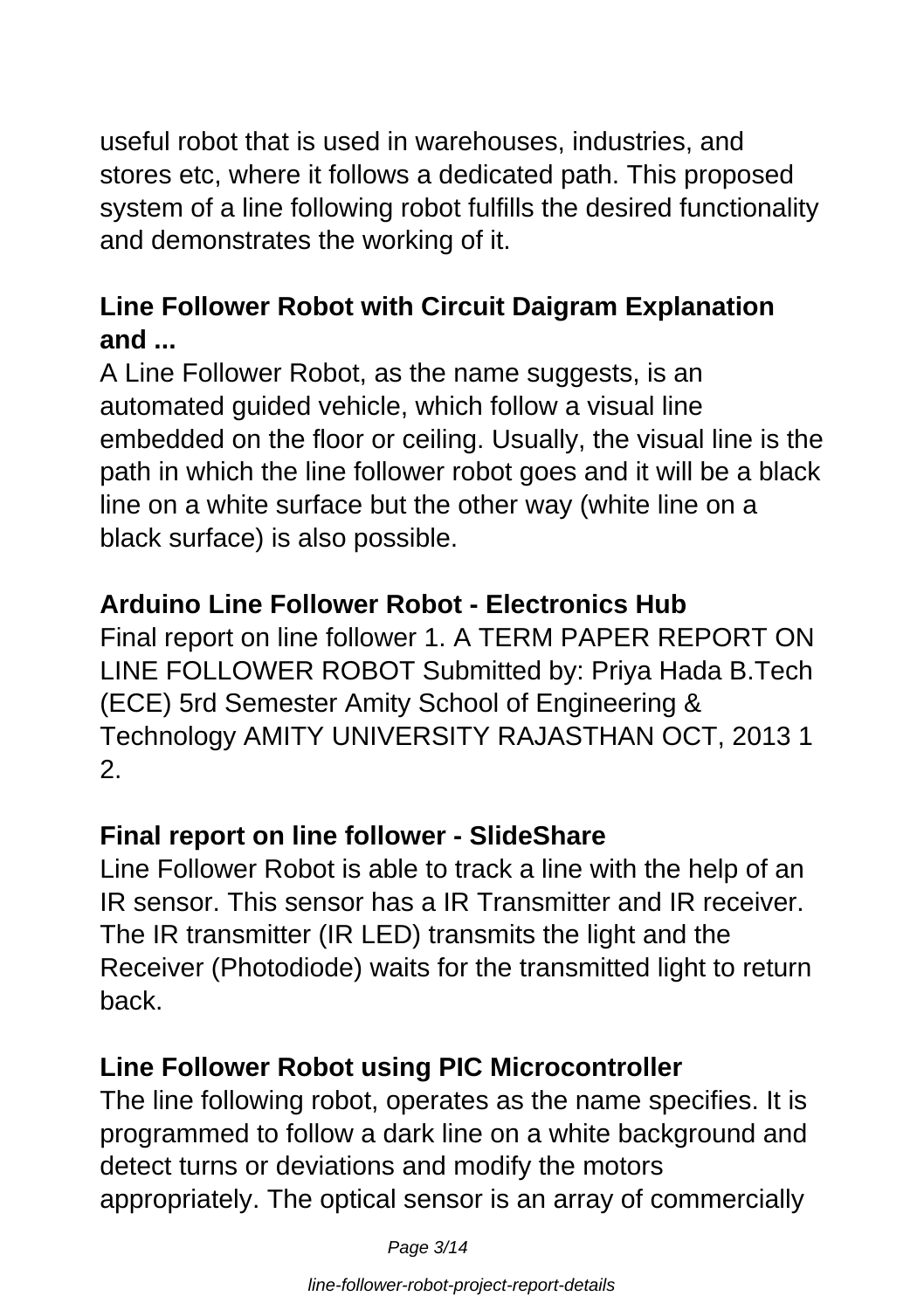available IR reflective type sensors.

# **Line Following Robot (Electronics Project ...**

For my final project, I decided to make a line-follower robot. This simple robot is designed to be able to follow a black line on the ground without getting off the line too much. The robot has two sensors installed underneath the front part of the body, and two DC motors drive wheels moving forward.

# **A Line-follower Robot - University of York**

Visvesvaraya Technological University, Belgaum Project Work II (EC8P2) Report on LINE FOLLOWING ROBOT Submitted in partial fulfillment of the requirement of VIII semester ELECTRONICS & COMMUNICATION Engineering by AMITHASH E. PRASAD (1GA01EC002) Under the guidance of Internal Guide B. N. Manjunatha Reddy Assistant Professor Dept. of E&C, GAT

# **Visveshwaraya Technological University, Belgaum**

How to Make Line Follower Robot Using Arduino: In this instructable, I will teach you how to make a line follower robot using Arduino, which is a very common microcontroller board. The robot will use two infrared proximity sensors to detect the line and on the basis of input received from the ...

# **How to Make Line Follower Robot Using Arduino : 5 Steps ...**

Page 5 of 32!!! Design! Criteria! Byevaluating the !needs! of! the! main!demographic!(theelderlyandphysically impaired/disabled),andthepurposesoftherobotanditsfunctions ,the

# **Project:LineFollowingRobot - Imperial College London**

Page 4/14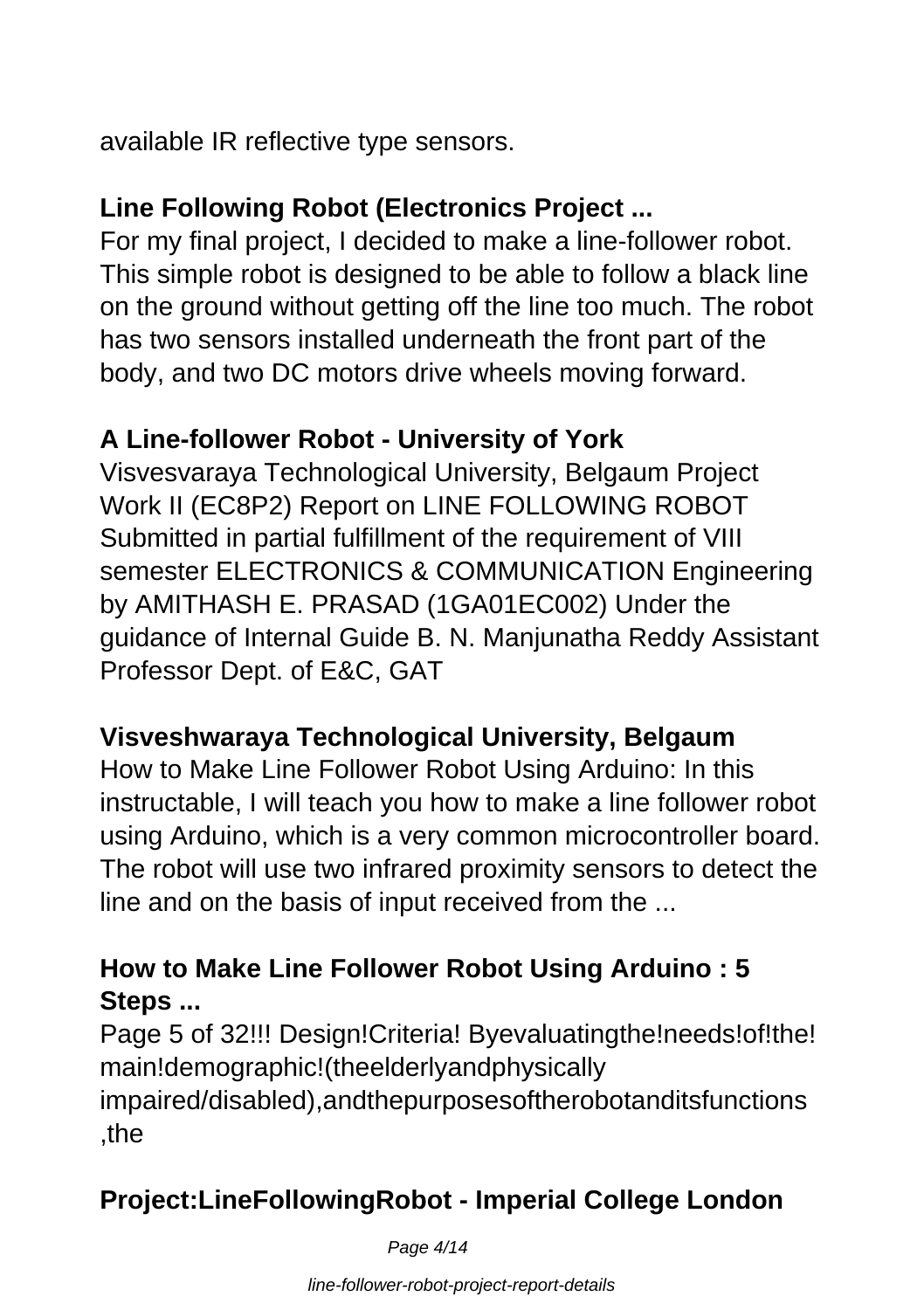There is a huge collection of projects for Arduino and basic electronics, you can access those for FREE. With EasyEDA platform, you can simply open any free open source design, edit it and order ...

# **How to Make a Line Following Robot without Microcontroller**

Make Line Following Robot using arduino in just simple steps, A line followe robot is an internsting robot which follows a particular Black or White line. and in this article we will learn step by step guide on How to Make a Line follower robot using arduino uno and IR sensors.

# **Line Following Robot using Arduino Uno and IR sensor (2019 ...**

Line Follower Project Report - Free download as PDF File (.pdf), Text File (.txt) or read online for free. This is project report on the line follower developed at the Robotics Lab, DTU

*Line Following Robot (Electronics Project ... (PDF) PROJECT REPORT LINE FOLLOWING ROBOT PROJECT REPORT LINE FOLLOWING ROBOT. ... A Line Following Robot is an autonomous robot which is able to follow either a black or white line that is drawn on the surface consisting of a contrasting ... Final report of line follower robot - SlideShare How to Make Line Follower Robot Using Arduino : 5 Steps ...*

# *1. Introduction:1.1. About The Project: For my*

Page 5/14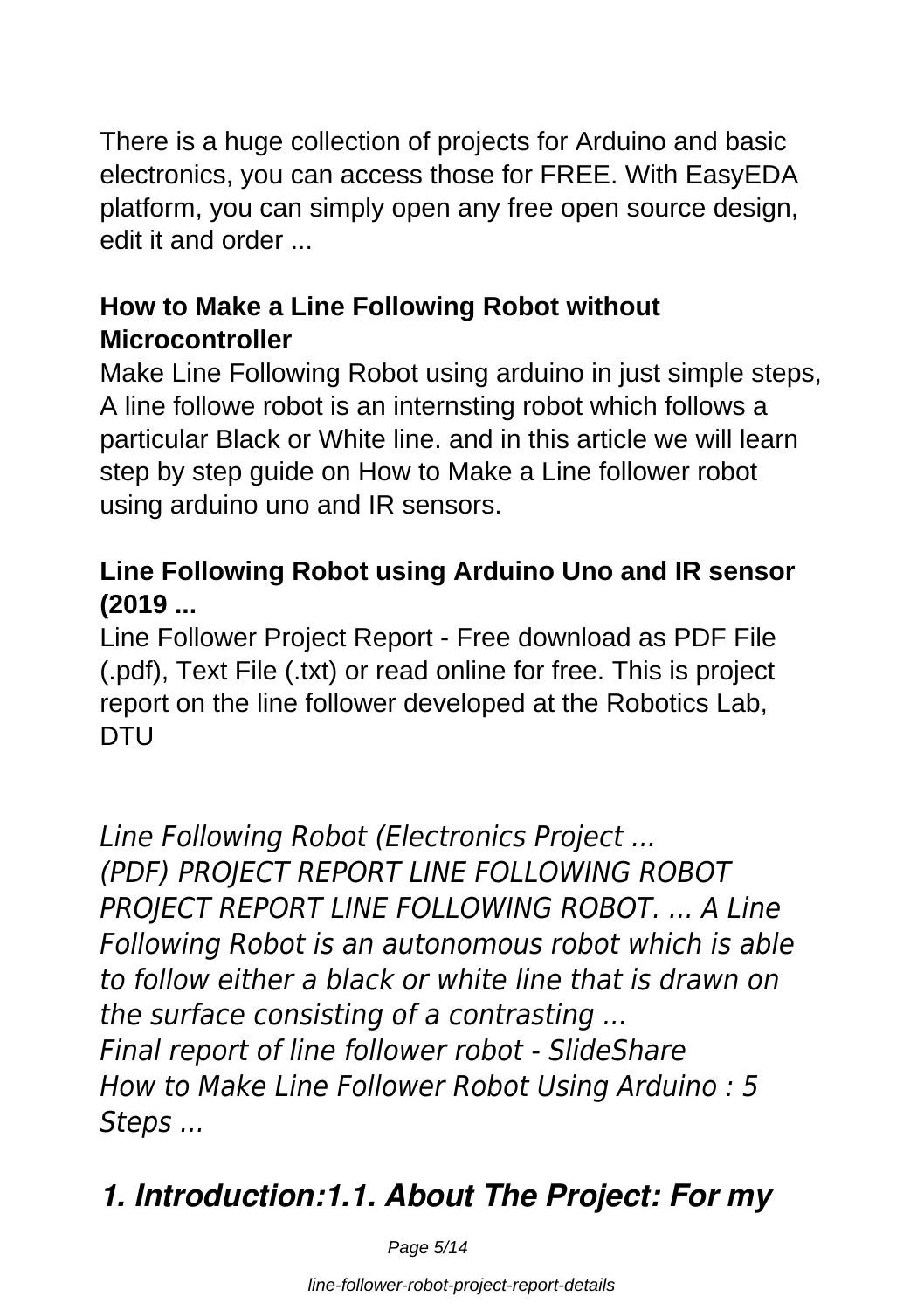*final project, I decided to make a line-follower robot. This simple robot is designed to be able to follow a black line on the ground without getting off the line too much. The robot has two sensors installed underneath the front part of the body, and two DC motors drive wheels moving forward.*

*Arduino Line Follower Robot - Electronics Hub Line Follower Project Report - Free download as PDF File (.pdf), Text File (.txt) or read online for free. This is project report on the line follower developed at the Robotics Lab, DTU Line Follower Robot is able to track a line with the help of an IR sensor. This sensor has a IR Transmitter and IR receiver. The IR transmitter (IR LED) transmits the light and the Receiver (Photodiode) waits for the transmitted light to return back.*

*A Line-follower Robot - University of York*

*How to Make Line Follower Robot Using Arduino: In this instructable, I will teach you how to make a line follower robot using Arduino, which is a very common microcontroller board. The robot will use two infrared proximity sensors to detect the line and on the basis of input received from the ...*

*A Line Follower Robot, as the name suggests, is an automated guided vehicle, which follow a visual line embedded on the floor or ceiling. Usually, the visual line* Page 6/14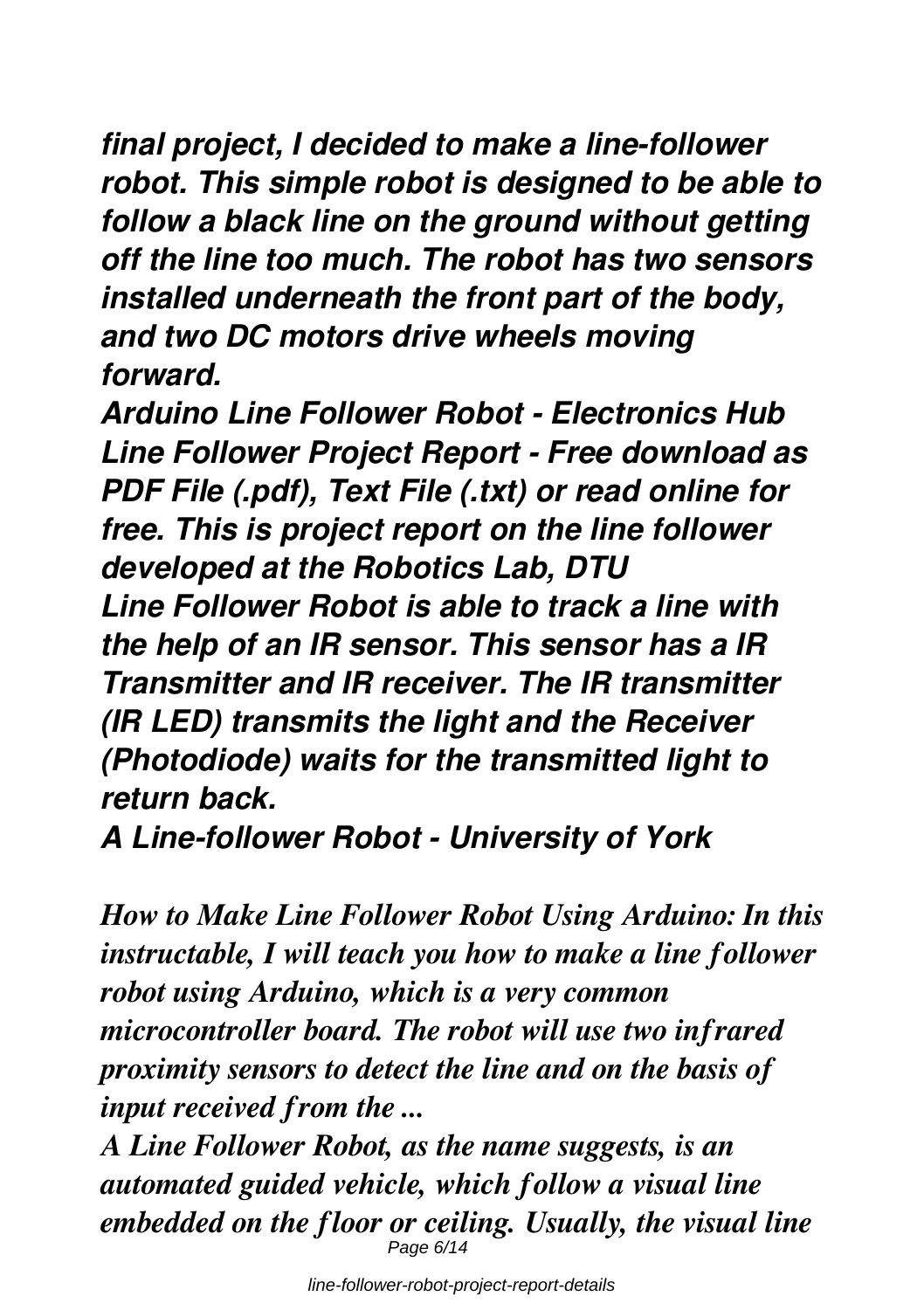*is the path in which the line follower robot goes and it will be a black line on a white surface but the other way (white line on a black surface) is also possible. Final report on line follower 1. A TERM PAPER REPORT ON LINE FOLLOWER ROBOT Submitted by: Priya Hada B.Tech (ECE) 5rd Semester Amity School of Engineering & Technology AMITY UNIVERSITY RAJASTHAN OCT, 2013 1 2.*

*Technical report of building a line follower robot ... Visveshwaraya Technological University, Belgaum*

The line following robot, operates as the name specifies. It is programmed to follow a dark line on a white background and detect turns or deviations and modify the motors appropriately. The optical sensor is an array of commercially available IR reflective type sensors.

**Line Follower Robot with Circuit Daigram Explanation and ...**

**Arduino Line Follower Robot Code and Circuit Diagram** Final report of line follower robot 1. A PROJECT REPORT ON LINE FOLLOWER ROBOT Submitted to RAJIV GANDHI PROUDYOGIKI VISHWAVIDYALAYA, BHOPAL (M.P.) In Partial Fulfillment of the Degree of BACHELOR OF ENGINEEING IN ELECTRONICS & COMMUNICATION ENGINEERING Submitted by ROHIT DADORIYA (0905EC131137) RISHABH GUPTA (0905EC131132 ...

Line Follower Robot Project Report Page 7/14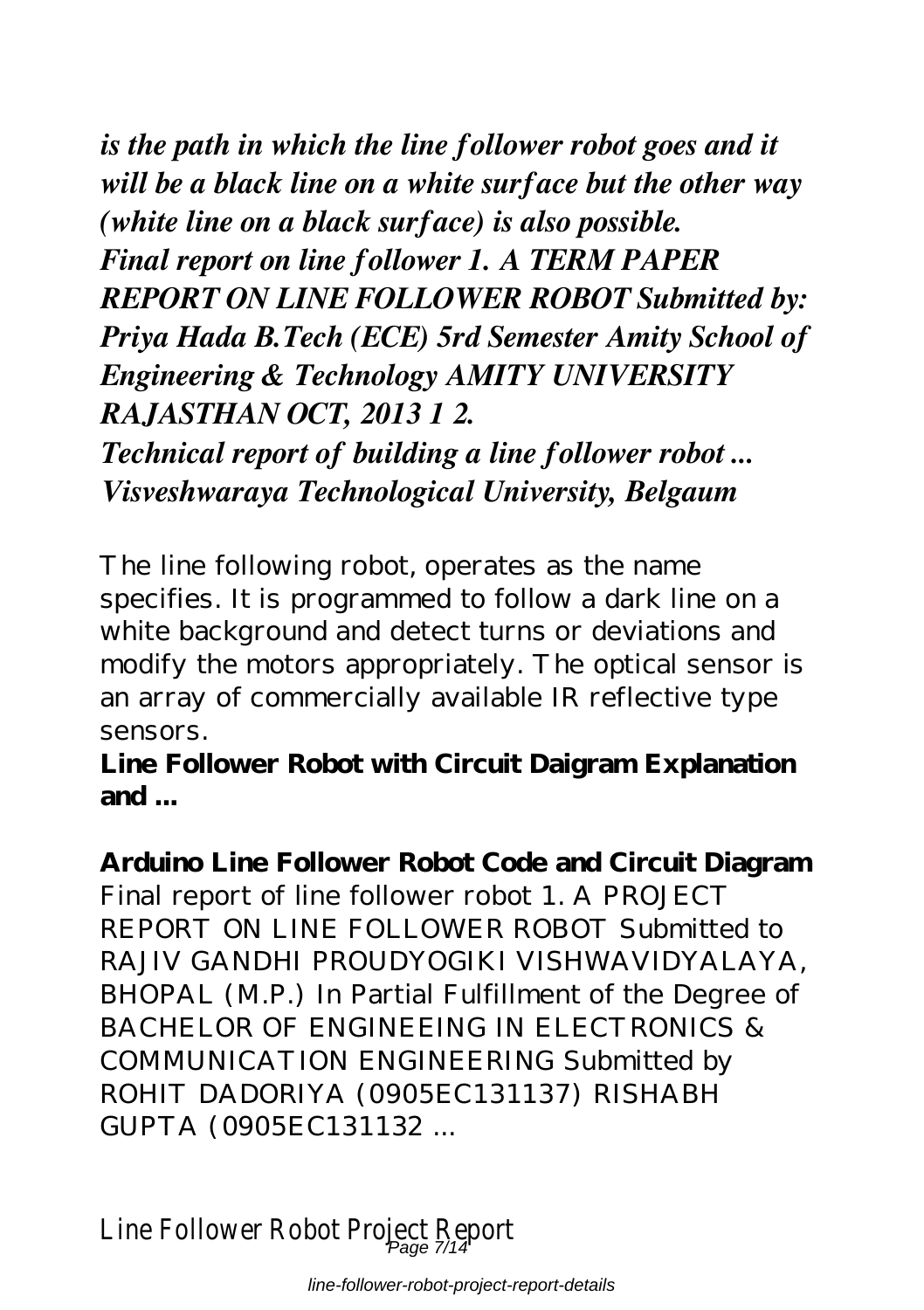There is a huge collection of projects for Arduino and basic electronics, you can access those for FREE. With EasyEDA platform, you can simply open any free open source design, edit it and order ...

Project:LineFollowingRobot - Imperial College London Page 5 of 32!!! Design!Criteria! Byevaluatingthe!needs!of !the!main!demographic!(theelderlyandphysically impaired /disabled),andthepurposesoftherobotanditsfunctions ,the For my final project, I decided to make a line-follower robot. This simple robot is designed to be able to follow a black line on the ground without getting off the line too much. The robot has two sensors installed underneath the front part of the body, and two DC motors drive wheels moving forward.

Visvesvaraya Technological University, Belgaum Project Work II (EC8P2) Report on LINE FOLLOWING ROBOT Submitted in partial fulfillment of the requirement of VIII semester ELECTRONICS & COMMUNICATION Engineering by AMITHASH E. PRASAD (1GA01EC002) Under the guidance of Internal Guide B. N. Manjunatha Reddy Assistant Professor Dept. of E&C, GAT

# **How to Make a Line Following Robot without Microcontroller**

Working of Line Follower Robot using Arduino. Working of line follower is very interesting. Line follower robot senses black line by using sensor and then sends the signal to arduino. Then arduino drives the motor according to sensors' output. Here in this project we are using two IR sensor modules namely left sensor and right sensor.

I sincerely appreciate your kind response regarding my article. As per your query, Line follower/walking robot is a

Page 8/14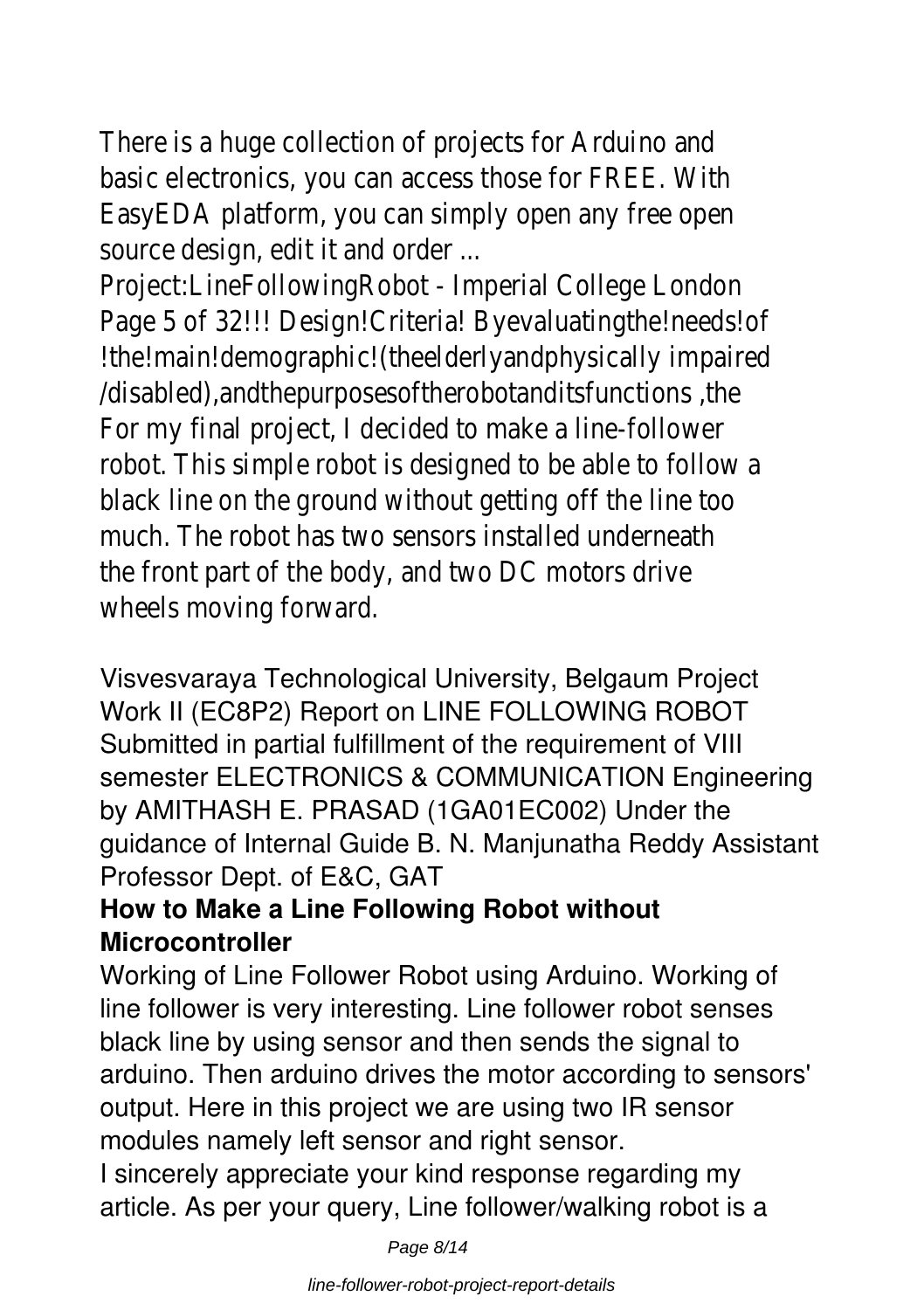useful robot that is used in warehouses, industries, and stores etc, where it follows a dedicated path. This proposed system of a line following robot fulfills the desired functionality and demonstrates the working of it.

Make Line Following Robot using arduino in just simple steps, A line followe robot is an internsting robot which follows a particular Black or White line. and in this article we will learn step by step guide on How to Make a Line follower robot using arduino uno and IR sensors.

*Line follower is an autonomous robot which follows either black line in white are or white line in black area. Robot must be able to detect particular line and keep following it. Robot must be able to detect particular line and keep following it.*

*Final report on line follower - SlideShare A Line follower robot is an electronic system that can detect and follow the line drawn on the floor. Line Follower Robot Arduino - Arduino Project Hub*

**Line Follower Robot Project Report PROJECT REPORT LINE FOLLOWING ROBOT. ... A Line Following Robot is an autonomous robot which is able to follow either a black or white line that is drawn on the surface consisting of a contrasting ...**

**(PDF) PROJECT REPORT LINE FOLLOWING ROBOT Final report of line follower robot 1. A PROJECT REPORT ON LINE FOLLOWER ROBOT Submitted to RAJIV GANDHI PROUDYOGIKI** Page 9/14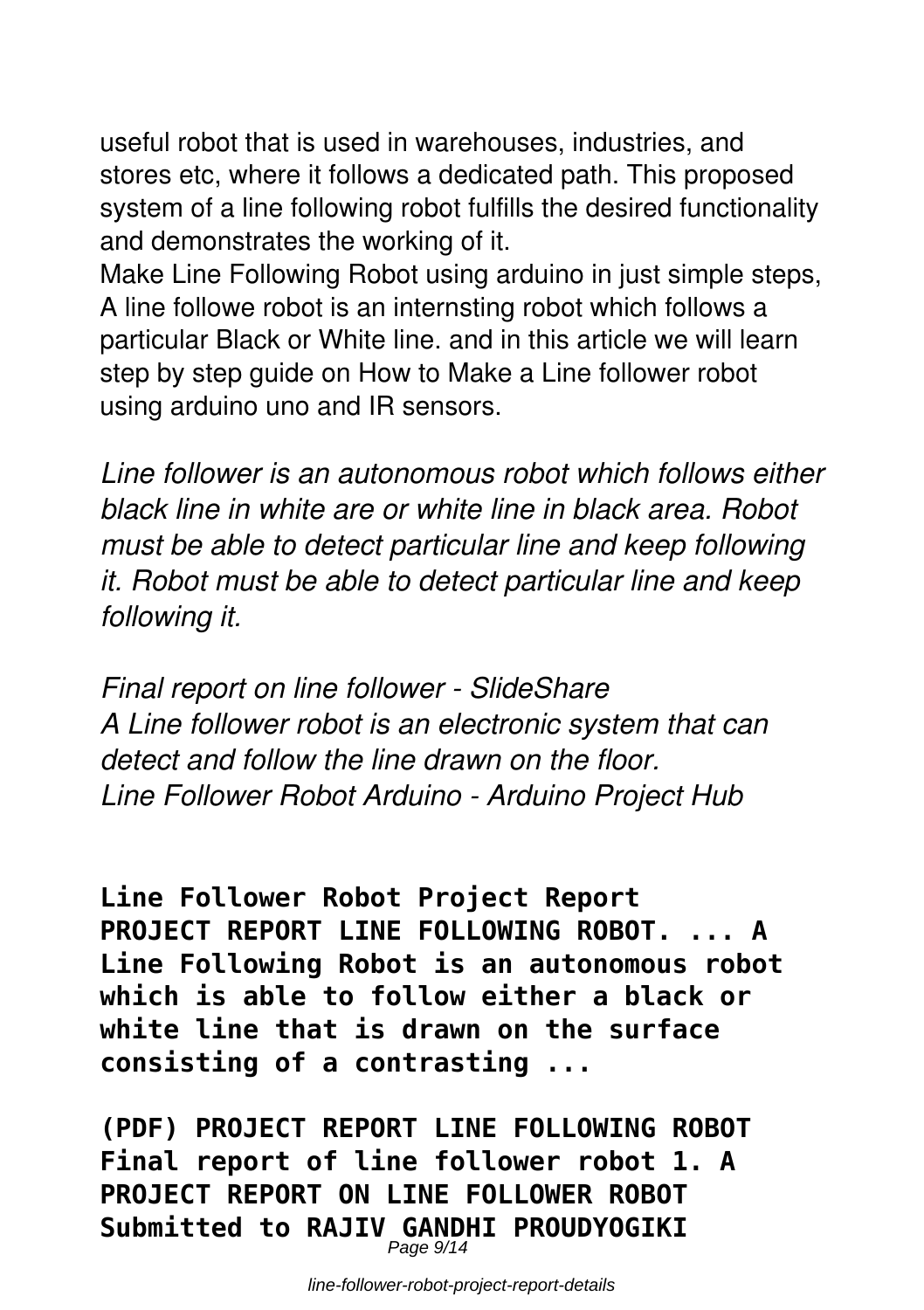**VISHWAVIDYALAYA, BHOPAL (M.P.) In Partial Fulfillment of the Degree of BACHELOR OF ENGINEEING IN ELECTRONICS & COMMUNICATION ENGINEERING Submitted by ROHIT DADORIYA (0905EC131137) RISHABH GUPTA (0905EC131132 ...**

**Final report of line follower robot - SlideShare**

**1. Introduction:1.1. About The Project: For my final project, I decided to make a linefollower robot. This simple robot is designed to be able to follow a black line on the ground without getting off the line too much. The robot has two sensors installed underneath the front part of the body, and two DC motors drive wheels moving forward.**

**Line Follower Report | Capacitor | Resistor In this arduino based line follower robot we have used IR Transmitters and IR receivers also called photo diodes. They are used for sending and receiving light. IR transmits infrared lights. When infrared rays falls on white surface, it's reflected back and catched by photodiodes which generates some voltage changes.**

**Line Follower Robot Arduino - Arduino Project Hub**

**A Line follower robot is an electronic system that can detect and follow the line drawn on the floor.**

Page 10/14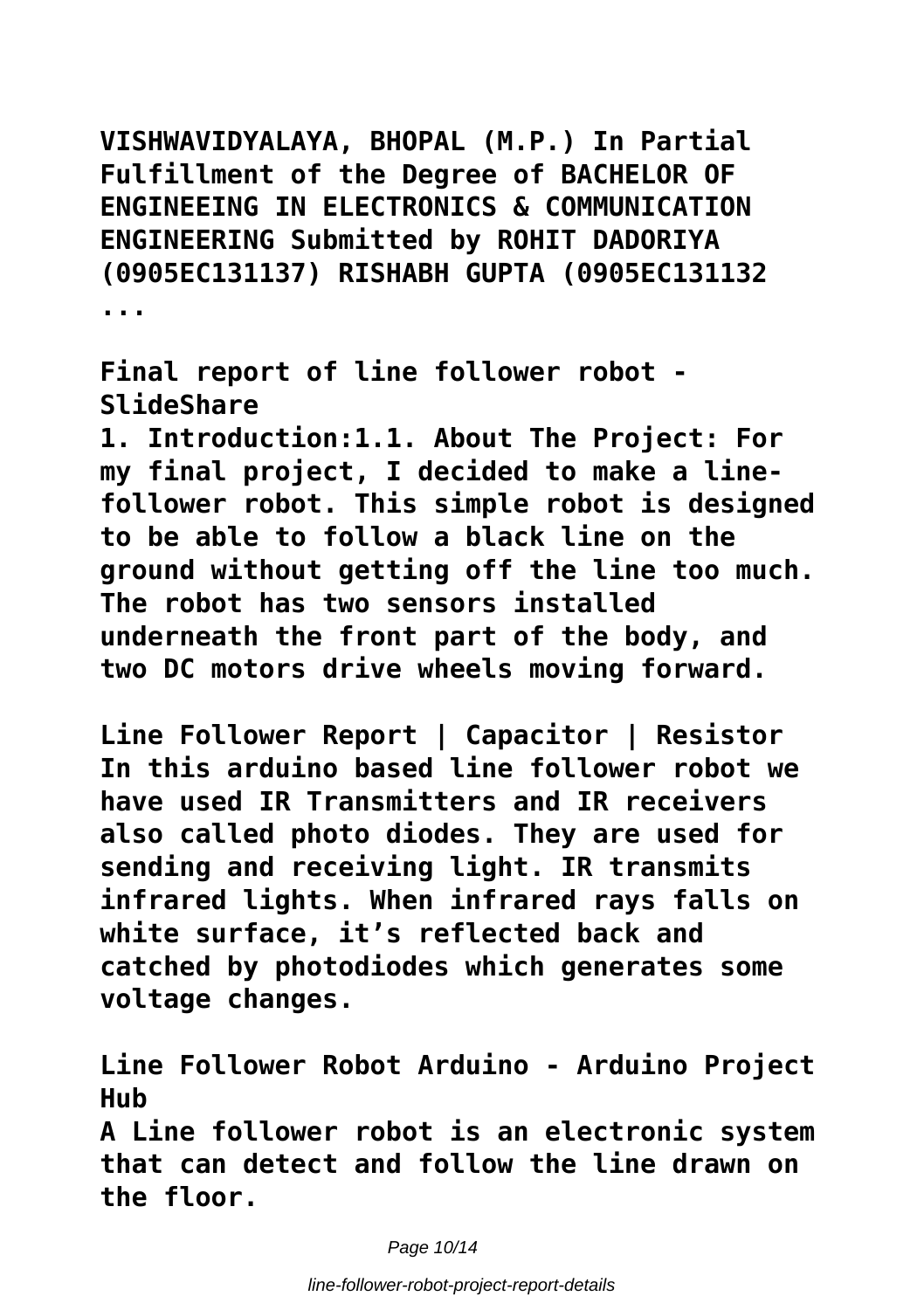**Technical report of building a line follower robot ...**

**Working of Line Follower Robot using Arduino. Working of line follower is very interesting. Line follower robot senses black line by using sensor and then sends the signal to arduino. Then arduino drives the motor according to sensors' output. Here in this project we are using two IR sensor modules namely left sensor and right sensor.**

**Arduino Line Follower Robot Code and Circuit Diagram Line follower is an autonomous robot which follows either black line in white are or white line in black area. Robot must be able to detect particular line and keep following it. Robot must be able to detect particular line and keep following it.**

**Line Follower Robot - Engineers Garage I sincerely appreciate your kind response regarding my article. As per your query, Line follower/walking robot is a useful robot that is used in warehouses, industries, and stores etc, where it follows a dedicated path. This proposed system of a line following robot fulfills the desired functionality and demonstrates the working of it.**

**Line Follower Robot with Circuit Daigram Explanation and ... A Line Follower Robot, as the name suggests, is an automated guided vehicle, which follow** Page 11/14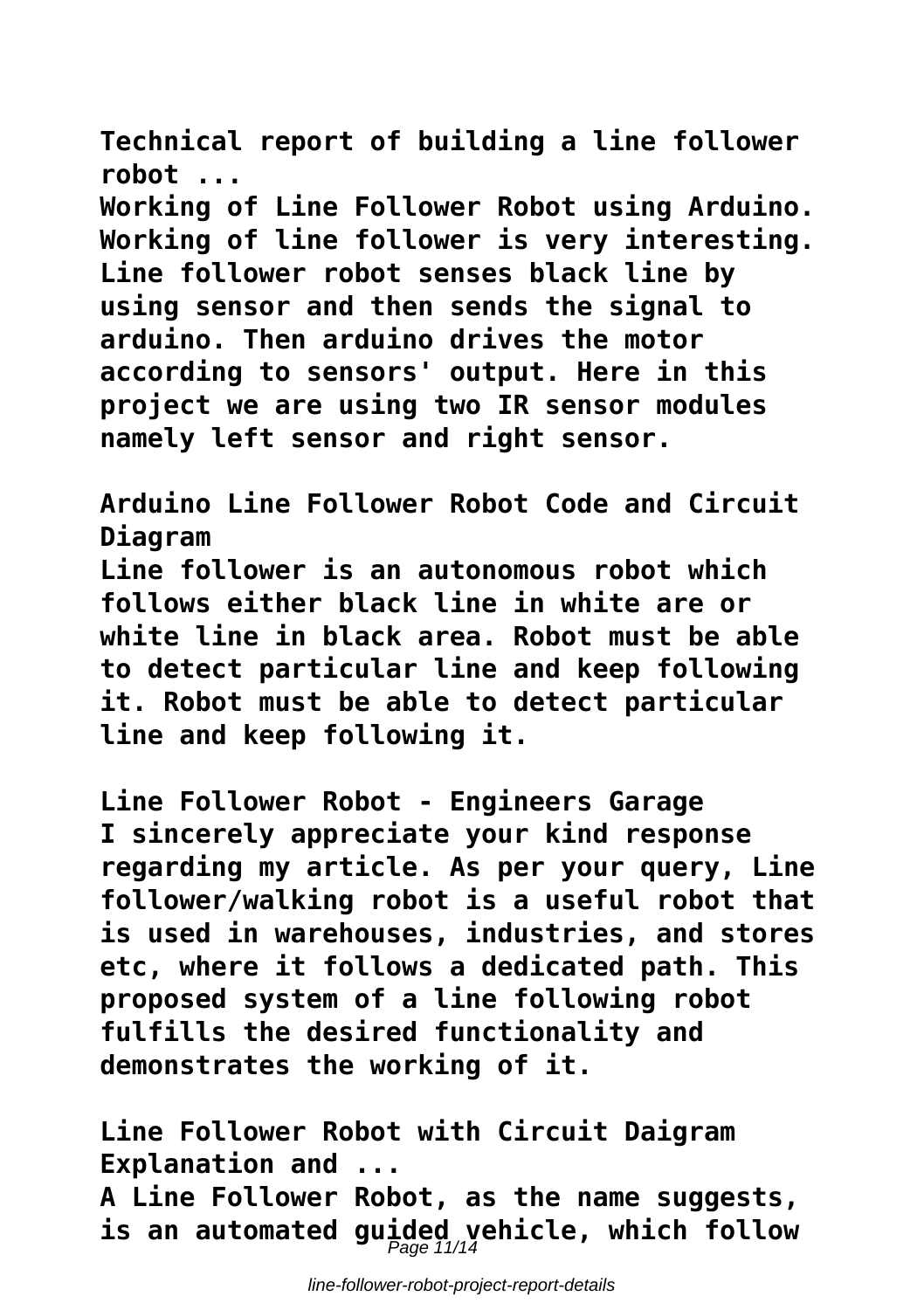**a visual line embedded on the floor or ceiling. Usually, the visual line is the path in which the line follower robot goes and it will be a black line on a white surface but the other way (white line on a black surface) is also possible.**

**Arduino Line Follower Robot - Electronics Hub Final report on line follower 1. A TERM PAPER REPORT ON LINE FOLLOWER ROBOT Submitted by: Priya Hada B.Tech (ECE) 5rd Semester Amity School of Engineering & Technology AMITY UNIVERSITY RAJASTHAN OCT, 2013 1 2.**

**Final report on line follower - SlideShare Line Follower Robot is able to track a line with the help of an IR sensor. This sensor has a IR Transmitter and IR receiver. The IR transmitter (IR LED) transmits the light and the Receiver (Photodiode) waits for the transmitted light to return back.**

**Line Follower Robot using PIC Microcontroller The line following robot, operates as the name specifies. It is programmed to follow a dark line on a white background and detect turns or deviations and modify the motors appropriately. The optical sensor is an array of commercially available IR reflective type sensors.**

**Line Following Robot (Electronics Project ... For my final project, I decided to make a line-follower robot. This simple robot is** Page 12/14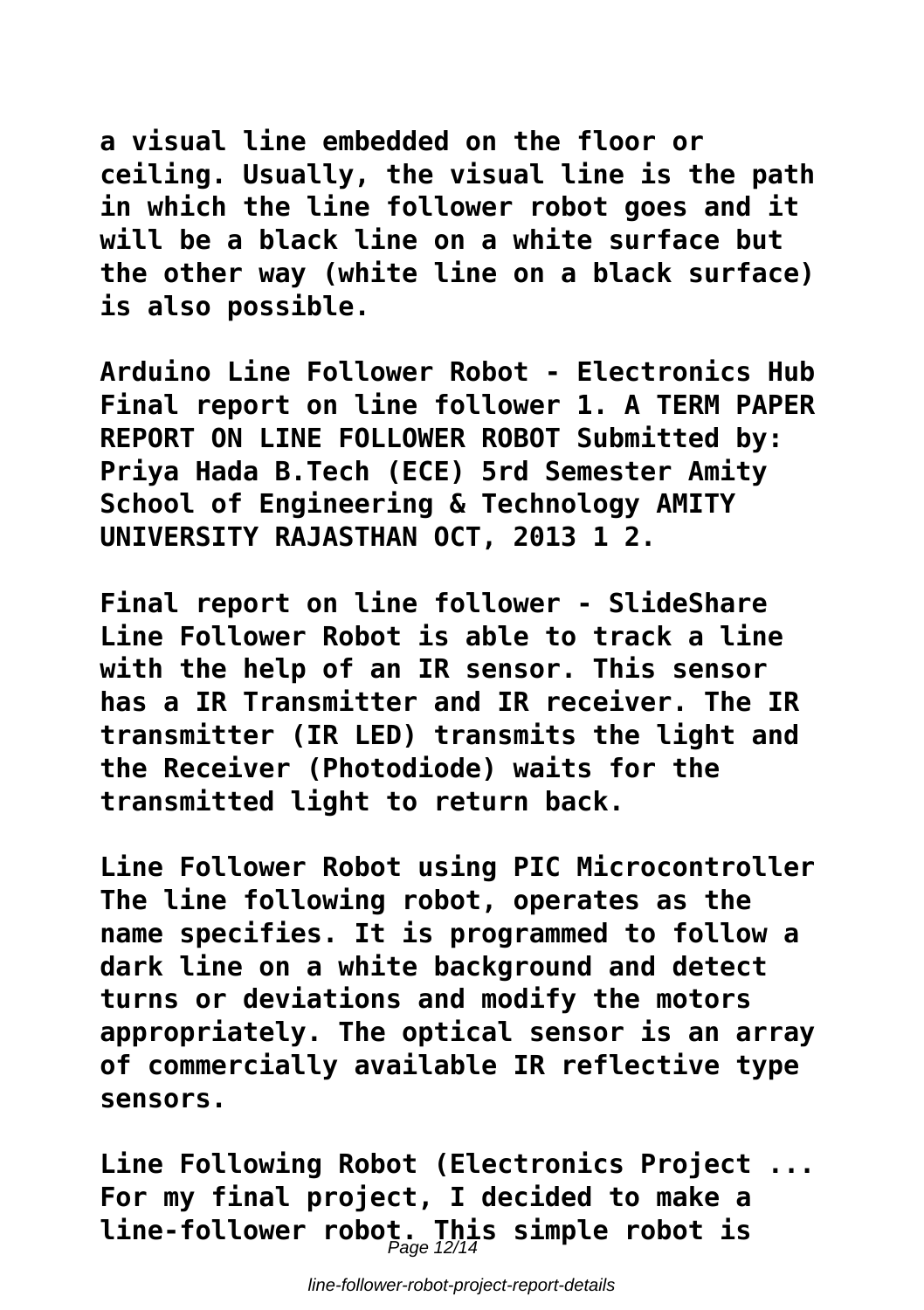**designed to be able to follow a black line on the ground without getting off the line too much. The robot has two sensors installed underneath the front part of the body, and two DC motors drive wheels moving forward.**

**A Line-follower Robot - University of York Visvesvaraya Technological University, Belgaum Project Work II (EC8P2) Report on LINE FOLLOWING ROBOT Submitted in partial fulfillment of the requirement of VIII semester ELECTRONICS & COMMUNICATION Engineering by AMITHASH E. PRASAD (1GA01EC002) Under the guidance of Internal Guide B. N. Manjunatha Reddy Assistant Professor Dept. of E&C, GAT**

**Visveshwaraya Technological University, Belgaum How to Make Line Follower Robot Using Arduino: In this instructable, I will teach you how to make a line follower robot using Arduino, which is a very common microcontroller board. The robot will use two infrared proximity sensors to detect the line and on the basis of input received from the ...**

**How to Make Line Follower Robot Using Arduino : 5 Steps ...**

**Page 5 of 32!!! Design!Criteria! Byevaluating the!needs!of!the!main!demographic!(theelderly andphysically impaired/disabled),andthepurpos esoftherobotanditsfunctions ,the** Page 13/14